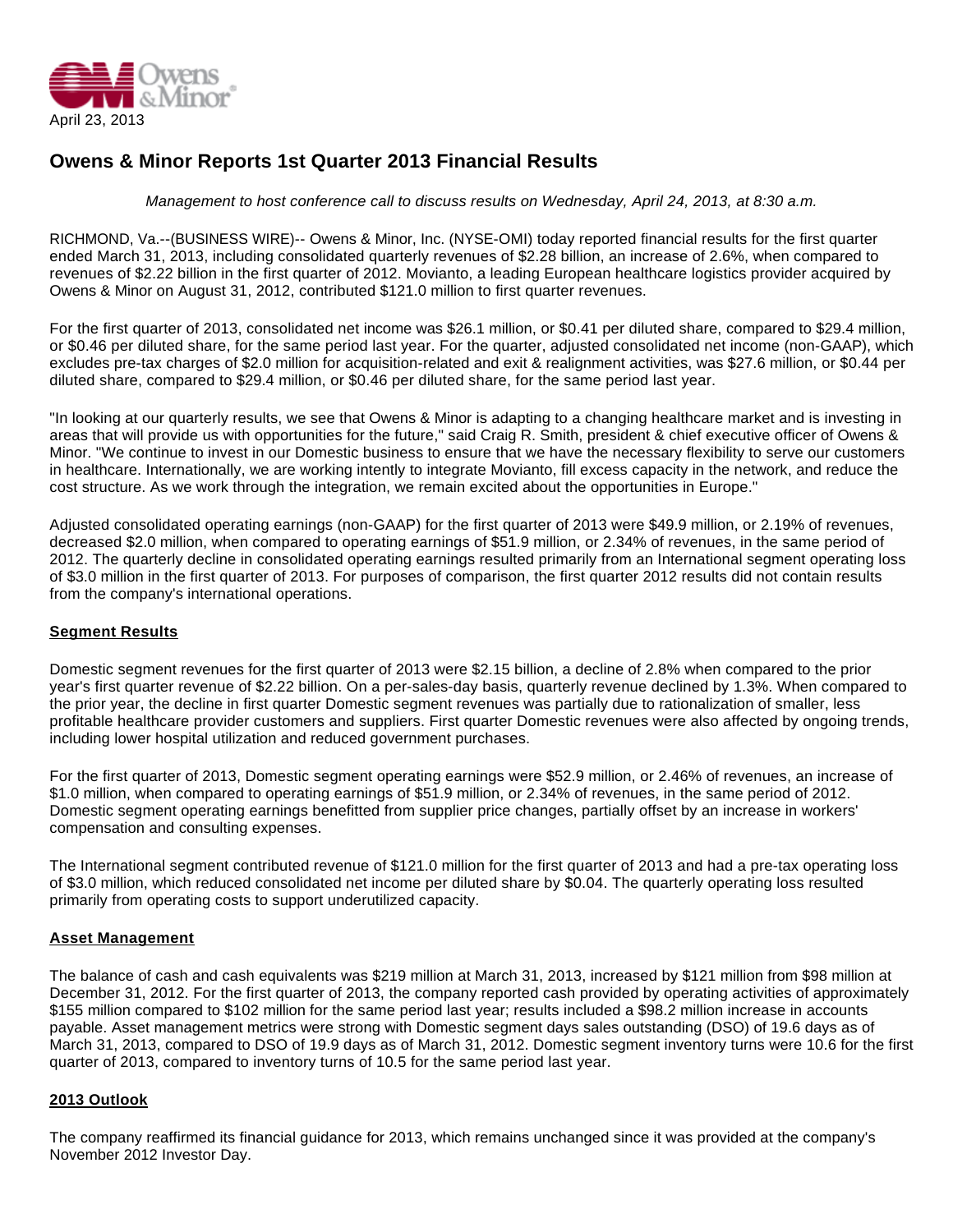For 2013, the company is targeting revenue growth of 2% to 4% and adjusted net income per diluted share of \$1.90 to \$2.00 for the year, which includes operating results from the Movianto acquisition, but excludes exit and realignment costs, as well as acquisition-related costs.

The 2013 outlook is based on certain assumptions that are subject to the risk factors discussed in the company's filings with the Securities & Exchange Commission.

#### **Upcoming Investor Events**

- The company will hold its Annual Shareholders Meeting on Friday, April 26, 2013, at its Home Office in Mechanicsville, Va., at 10:00 a.m. EDT. Event audio and presentations will be archived on [www.owens-minor.com](http://cts.businesswire.com/ct/CT?id=smartlink&url=http%3A%2F%2Fwww.owens-minor.com&esheet=50616642&lan=en-US&anchor=www.owens-minor.com&index=1&md5=f668b875ac0c0089fb4a7cac50723476) following the conclusion of the meeting.
- Owens & Minor is scheduled to participate in a number of investor conferences in the second quarter of 2013; webcasts of the company's presentations at the following investor events will be posted on the company's corporate website:
	- o Bank of America Merrill Lynch 2013 Healthcare Conference; May 15 Las Vegas
	- ❍ 2013 UBS Global Healthcare Conference; May 21 New York
	- o Jefferies 2013 Global Healthcare Conference; June 6 New York
	- 34<sup>th</sup> Annual Goldman Sachs Global Healthcare Conference; June 12 Rancho Palos Verdes

#### **Investors Conference Call & Supplemental Material**

**Conference Call:** Owens & Minor will conduct a conference call for investors on Wednesday, April 24, 2013, at 8:30 a.m. EDT. The access code for the conference call, international dial-in and replay is #35997867. **Participants may access the call** at 866-393-1604. The **international** dial-in number is 224-357-2191. **Replay:** A replay of the call will be available for one week by dialing 855-859-2056. **Webcast:** A listen-only webcast of the call, along with supplemental information, will be available on [www.owens-minor.com](http://cts.businesswire.com/ct/CT?id=smartlink&url=http%3A%2F%2Fwww.owens-minor.com&esheet=50616642&lan=en-US&anchor=www.owens-minor.com&index=2&md5=a25ea810023005f7ad2bebb64060577e) under "Investor Relations."

### **Information on [www.Owens-Minor.com](http://cts.businesswire.com/ct/CT?id=smartlink&url=http%3A%2F%2Fwww.Owens-Minor.com&esheet=50616642&lan=en-US&anchor=www.Owens-Minor.com&index=3&md5=6a7e64f0f1fc37b2917e18e5bd41cba6)**

Owens & Minor uses its website as a channel of distribution for material company information, including news releases, investor presentations and financial information. This information is routinely posted and accessible under Investor Relations at **[www.owens-minor.com](http://cts.businesswire.com/ct/CT?id=smartlink&url=http%3A%2F%2Fwww.owens-minor.com&esheet=50616642&lan=en-US&anchor=www.owens-minor.com&index=4&md5=cc4a62f3ef4b84dc66eb597e514a1bd5)**.

### **Safe Harbor Statement**

Except for historical information, the matters discussed in this press release may constitute forward-looking statements that involve risks and uncertainties that could cause actual results to differ materially from those projected. These risk factors are discussed in reports filed by the company with the Securities & Exchange Commission. All of this information is available at [www.owens-minor.com.](http://cts.businesswire.com/ct/CT?id=smartlink&url=http%3A%2F%2Fwww.owens-minor.com&esheet=50616642&lan=en-US&anchor=www.owens-minor.com&index=5&md5=c064c8d045c91da5256a255bfadf4ed6) The company assumes no obligation, and expressly disclaims any such obligation, to update or alter information, whether as a result of new information, future events, or otherwise.

**Owens & Minor, Inc.,** (NYSE: OMI) a FORTUNE 500 company headquartered in Richmond, Virginia, is a leading national distributor of name-brand medical and surgical supplies. Owens & Minor also offers global third-party logistics services to pharmaceutical, life-science, and medical-device manufacturers through its European business unit, Movianto, and through its U.S.-based service, OM HealthCare Logistics. With a diverse product and service offering and distribution centers throughout the United States, the company serves hospitals, integrated healthcare systems, alternate site locations, group purchasing organizations, healthcare manufacturers, and the federal government. Owens & Minor also provides technology and consulting programs that improve inventory management and streamline logistics across the entire medical supply chain. For news releases, or for more information about Owens & Minor, visit the company website at [www.owens-minor.com.](http://cts.businesswire.com/ct/CT?id=smartlink&url=http%3A%2F%2Fwww.owens-minor.com&esheet=50616642&lan=en-US&anchor=www.owens-minor.com&index=6&md5=f012f584de4352765c95dacaa07a8e1d)

## **Owens & Minor, Inc.**

### **Consolidated Statements of Income (unaudited)**

(in thousands, except per share data)

| Three Months Ended March 31,<br>2013<br>2012 |           |     |           |
|----------------------------------------------|-----------|-----|-----------|
|                                              |           |     |           |
|                                              | 2,275,709 | \$. | 2,217,882 |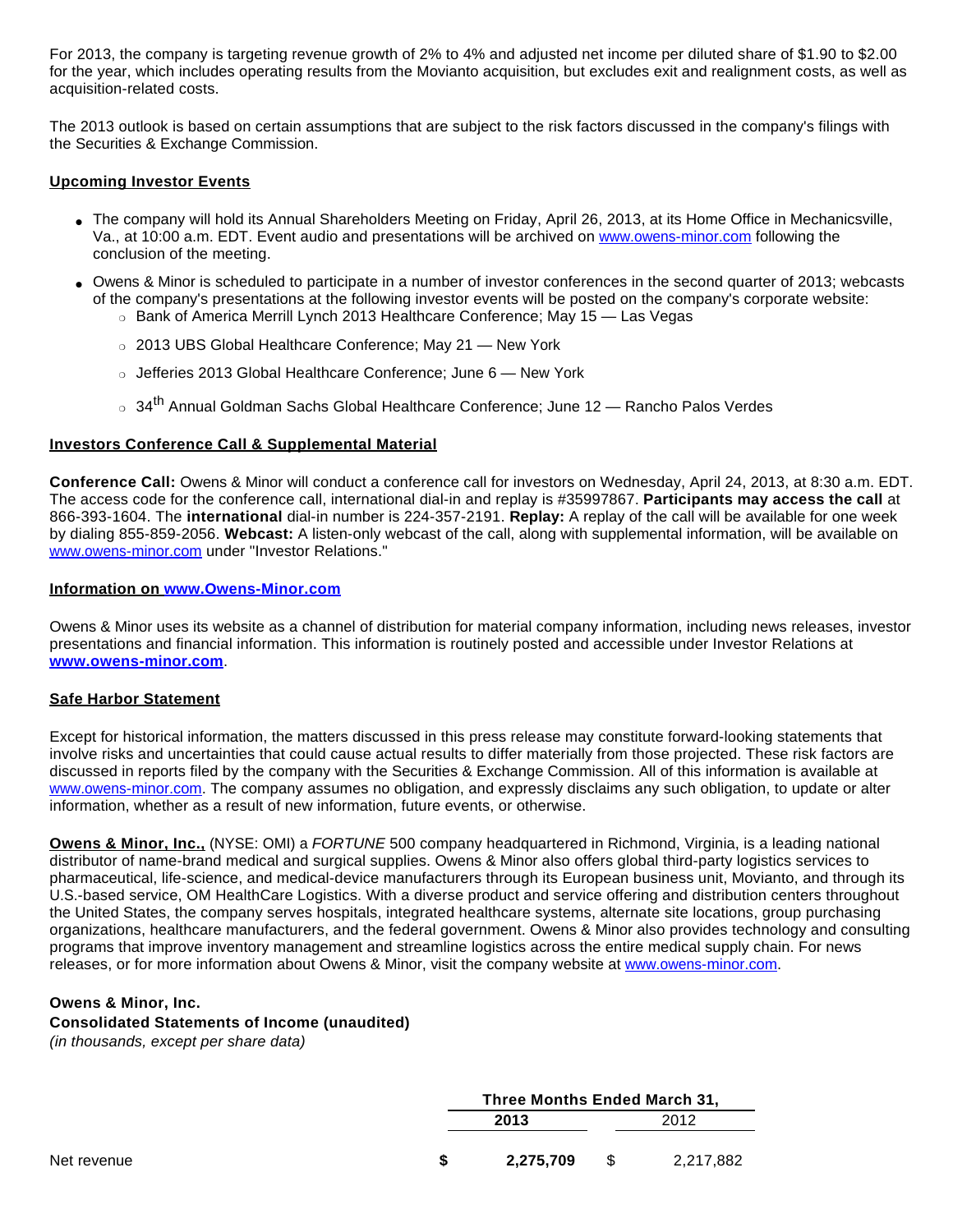| Cost of goods sold                                   |    | 1,996,657 |    | 2,003,554 |
|------------------------------------------------------|----|-----------|----|-----------|
| Gross margin                                         |    | 279,052   |    | 214,328   |
| Selling, general and administrative expenses         |    | 217,721   |    | 155,572   |
| Acquisition-related and exit and realignment charges |    | 2,010     |    |           |
| Depreciation and amortization                        |    | 12,629    |    | 8,578     |
| Other operating income, net                          |    | (1, 192)  |    | (1,694)   |
| Operating earnings                                   |    | 47.884    |    | 51,872    |
| Interest expense, net                                |    | 3,199     |    | 3,422     |
| Income before income taxes                           |    | 44,685    |    | 48,450    |
| Income tax provision                                 |    | 18,587    |    | 19,090    |
| Net income                                           | S  | 26,098    | \$ | 29,360    |
| Net income per common share:                         |    |           |    |           |
| <b>Basic</b>                                         | \$ | 0.41      | S  | 0.46      |
| <b>Diluted</b>                                       | \$ | 0.41      | \$ | 0.46      |

## **Owens & Minor, Inc.**

## **Condensed Consolidated Balance Sheets (unaudited)**

(in thousands)

|                                           | March 31,<br>2013 |              | December 31,<br>2012 |
|-------------------------------------------|-------------------|--------------|----------------------|
| <b>Assets</b>                             |                   |              |                      |
| <b>Current assets</b>                     |                   |              |                      |
| Cash and cash equivalents                 | \$                | 218,563 \$   | 97,888               |
| Accounts and notes receivable, net        |                   | 581,121      | 553,502              |
| Merchandise inventories                   |                   | 743,247      | 763,756              |
| Other current assets                      |                   | 205,342      | 213,748              |
| <b>Total current assets</b>               |                   | 1,748,273    | 1,628,894            |
| Property and equipment, net               |                   | 187,927      | 191,841              |
| Goodwill, net                             |                   | 272,878      | 274,884              |
| Intangible assets, net                    |                   | 39,645       | 42,313               |
| Other assets, net                         |                   | 72,199       | 69,769               |
| <b>Total assets</b>                       | \$                | 2,320,922 \$ | 2,207,701            |
| <b>Liabilities and equity</b>             |                   |              |                      |
| <b>Current liabilities</b>                |                   |              |                      |
| Accounts payable                          | \$                | 693,616 \$   | 603,137              |
| Accrued payroll and related liabilities   |                   | 18,823       | 25,468               |
| Deferred income taxes                     |                   | 41,455       | 40,758               |
| Other current liabilities                 |                   | 282,974      | 254,924              |
| <b>Total current liabilities</b>          |                   | 1,036,868    | 924,287              |
| Long-term debt, excluding current portion |                   | 214,243      | 215,383              |
| Deferred income taxes                     |                   | 28,639       | 30,921               |
| Other liabilities                         |                   | 63,622       | 63,454               |
| <b>Total liabilities</b>                  |                   | 1,343,372    | 1,234,045            |
| <b>Total equity</b>                       |                   | 977,550      | 973,656              |
| <b>Total liabilities and equity</b>       | \$                | 2,320,922 \$ | 2,207,701            |

## **Owens & Minor, Inc.**

## **Consolidated Statements of Cash Flows (unaudited)**

**2013** 2012

(in thousands)

## **Three Months Ended March 31,**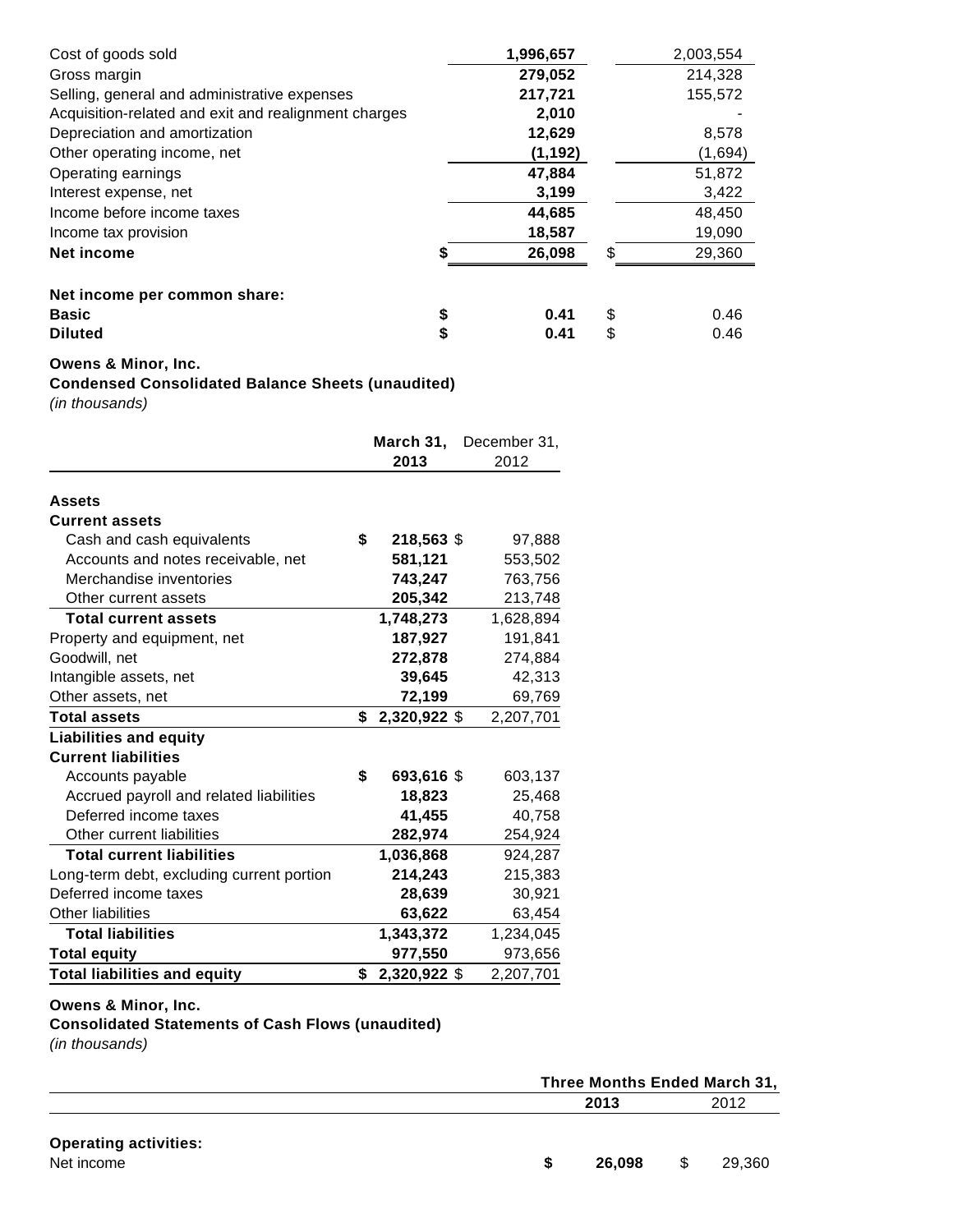| Adjustments to reconcile net income to cash provided by<br>operating activities of continuing operations: |               |               |
|-----------------------------------------------------------------------------------------------------------|---------------|---------------|
| Depreciation and amortization                                                                             | 12,629        | 8,578         |
| Share-based compensation expense                                                                          | 1,910         | 2,385         |
| Provision for losses on accounts and notes receivable                                                     | 107           | 190           |
| Deferred income tax benefit                                                                               | (56)          | (1, 465)      |
| Changes in operating assets and liabilities:                                                              |               |               |
| Accounts and notes receivable                                                                             | (34, 575)     | 7,553         |
| Merchandise inventories                                                                                   | 21,784        | 82,160        |
| Accounts payable                                                                                          | 98,198        | (38, 279)     |
| Net change in other assets and liabilities                                                                | 28,981        | 11,609        |
| Other, net                                                                                                | (465)         | (194)         |
| Cash provided by operating activities of continuing operations                                            | 154,611       | 101,897       |
|                                                                                                           |               |               |
| <b>Investing activities:</b>                                                                              |               |               |
| Additions to property and equipment                                                                       | (7, 513)      | (4,536)       |
| Additions to computer software and intangible assets                                                      | (7, 264)      | (3, 840)      |
| Proceeds from the sale of property and equipment                                                          | 44            | 99            |
| Cash used for investing activities of continuing operations                                               | (14, 733)     | (8, 277)      |
|                                                                                                           |               |               |
| <b>Financing activities:</b>                                                                              |               |               |
| Cash dividends paid                                                                                       | (15, 199)     | (14,001)      |
| Repurchases of common stock                                                                               | (2, 282)      | (3,750)       |
| Excess tax benefits related to share-based compensation                                                   | 207           | 690           |
| Proceeds from exercise of stock options                                                                   | 1,792         | 3,371         |
| Other, net                                                                                                | (1,958)       | (1, 941)      |
| Cash used for financing activities of continuing operations                                               | (17, 440)     | (15, 631)     |
|                                                                                                           |               |               |
|                                                                                                           |               |               |
| Effect of exchange rate changes on cash and cash equivalents                                              | (1,763)       |               |
|                                                                                                           |               |               |
| Net increase in cash and cash equivalents                                                                 | 120,675       | 77,989        |
| Cash and cash equivalents at beginning of period                                                          | 97,888        | 135,938       |
| Cash and cash equivalents at end of period                                                                | \$<br>218,563 | \$<br>213,927 |

**Owens & Minor, Inc.**

**Financial Statistics and GAAP/Non-GAAP Reconciliations (unaudited)**

|                                                                     | <b>Quarter Ended</b> |            |           |                                               |           |  |  |  |
|---------------------------------------------------------------------|----------------------|------------|-----------|-----------------------------------------------|-----------|--|--|--|
| (in thousands, except ratios and per share data)                    | 3/31/2013            | 12/31/2012 | 9/30/2012 | 6/30/2012                                     | 3/31/2012 |  |  |  |
| <b>Consolidated operating results:</b>                              |                      |            |           |                                               |           |  |  |  |
| \$<br>Net revenue                                                   | 2,275,709\$          |            |           | 2,324,924\$ 2,179,895\$ 2,185,444\$ 2,217,882 |           |  |  |  |
| \$<br>Gross margin                                                  | 279,052\$            | 270.774\$  | 228,123\$ | 211,429\$                                     | 214,328   |  |  |  |
| Gross margin as a percent of revenue                                | 12.26%               | 11.65%     | 10.46%    | 9.67%                                         | 9.66%     |  |  |  |
| \$<br>SG&A expenses                                                 | 217,721\$            | 211,415\$  | 165,320\$ | 150,288\$                                     | 155,572   |  |  |  |
| SG&A expenses as a percent of revenue                               | 9.57%                | $9.09\%$   | 7.58%     | 6.88%                                         | 7.01%     |  |  |  |
| \$<br>Operating earnings, as reported (GAAP)                        | 47,884\$             | 45,041\$   | 46,663\$  | 53,177\$                                      | 51,872    |  |  |  |
| Acquisition-related and exit and realignment charges                | 2,010                | 1,717      | 7,831     | 617                                           |           |  |  |  |
| \$<br>Operating earnings, adjusted (Non-GAAP)                       | 49,894\$             | 46,758\$   | 54,494\$  | 53,794\$                                      | 51,872    |  |  |  |
| Operating earnings as a percent of revenue, adjusted (Non-<br>GAAP) | 2.19%                | 2.01%      | 2.50%     | 2.46%                                         | 2.34%     |  |  |  |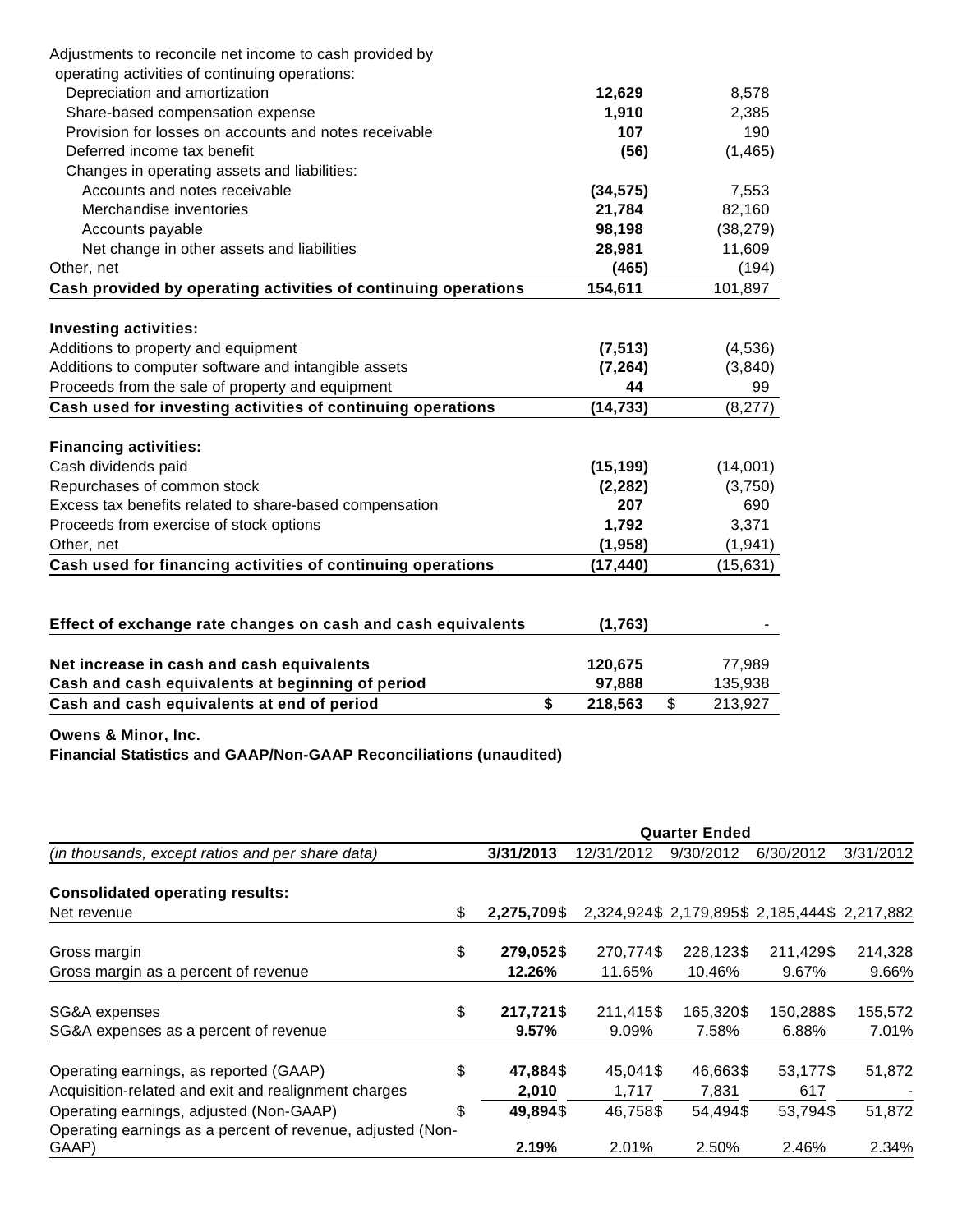| Net income, as reported (GAAP)                                      | \$<br>26,098\$  | 24,934\$  | 24,597\$  | 30,113\$  | 29,360  |
|---------------------------------------------------------------------|-----------------|-----------|-----------|-----------|---------|
| Acquisition-related and exit and realignment charges, after-<br>tax | 1,521           | 1,237     | 6,588     | 375       |         |
| Net income, adjusted (Non-GAAP)                                     | \$<br>27,619\$  | 26,171\$  | 31,185\$  | 30,488\$  | 29,360  |
| Net income per diluted common share, as reported<br>(GAAP)          | \$<br>$0.41$ \$ | 0.39\$    | 0.39\$    | 0.48\$    | 0.46    |
| Acquisition-related and exit and realignment charges                | 0.03            | 0.02      | 0.10      |           |         |
| Net income per diluted common share, adjusted<br>(Non-GAAP)         | \$<br>0.44\$    | 0.41\$    | 0.49\$    | 0.48\$    | 0.46    |
| Financing:                                                          |                 |           |           |           |         |
| Cash and cash equivalents                                           | \$<br>218,563\$ | 97,888\$  | 79,667\$  | 224,937\$ | 213,927 |
| Total interest-bearing debt                                         | \$<br>216,414\$ | 217,591\$ | 216,924\$ | 213,982\$ | 214,184 |
| <b>Stock information:</b>                                           |                 |           |           |           |         |
| Cash dividends per common share                                     | \$<br>0.24\$    | $0.22$ \$ | $0.22$ \$ | 0.22\$    | 0.22    |
| Stock price at quarter-end                                          | \$<br>32.56\$   | 28.51\$   | 29.88\$   | 30.63\$   | 30.41   |

## **Use of Non-GAAP Measures**

This earnings release contains financial measures that are not calculated in accordance with U.S. generally accepted accounting principles ("GAAP"). In general, the measures exclude items and charges that (i) management does not believe reflect Owens & Minor, Inc.'s (the "Company") core business and relate more to strategic, multi-year corporate activities; or (ii) relate to activities or actions that may have occurred over multiple or in prior periods without predictable trends. Management uses these non-GAAP financial measures internally to evaluate the Company's performance, evaluate the balance sheet, engage in financial and operational planning and determine incentive compensation.

Management provides these non-GAAP financial measures to investors as supplemental metrics to assist readers in assessing the effects of items and events on its financial and operating results and in comparing the Company's performance to that of its competitors. However, the non-GAAP financial measures used by the Company may be calculated differently from, and therefore may not be comparable to, similarly titled measures used by other companies.

The non-GAAP financial measures disclosed by the Company should not be considered a substitute for, or superior to, financial measures calculated in accordance with GAAP, and the financial results calculated in accordance with GAAP and reconciliations to those financial statements set forth above should be carefully evaluated.

### **Owens & Minor, Inc.**

## **Summary Segment Information (unaudited)**

(in thousands, except ratios)

|                          |               | <b>Three Months Ended March 31,</b> |   |     |           |                      |  |  |
|--------------------------|---------------|-------------------------------------|---|-----|-----------|----------------------|--|--|
|                          |               | 2013                                |   |     | 2012      |                      |  |  |
|                          |               | $%$ of<br>consolidated              |   |     |           | % of<br>consolidated |  |  |
|                          | <b>Amount</b> | net revenue                         |   |     | Amount    | net revenue          |  |  |
| Net revenue:             |               |                                     |   |     |           |                      |  |  |
| Domestic                 | \$2,154,715   | 94.68%                              |   |     | 2,217,882 | 100.00 %             |  |  |
| International            | 120,994       | 5.32                                |   |     | N/A       | N/A                  |  |  |
| Consolidated net revenue | \$2,275,709   | 100.00                              | % | \$. | 2,217,882 | 100.00 %             |  |  |
|                          |               |                                     |   |     |           |                      |  |  |

|                                                      |         | $%$ of segment |  |                          | % of segment |  |
|------------------------------------------------------|---------|----------------|--|--------------------------|--------------|--|
| Operating earnings (loss):                           |         | net revenue    |  |                          | net revenue  |  |
| Domestic                                             | 52.907  | 2.46%          |  | 51.872                   | 2.34%        |  |
| International                                        | (3,013) | $(2.49)$ %     |  | N/A                      | N/A          |  |
| Acquisition-related and exit and realignment charges | (2,010) | N/A            |  | $\overline{\phantom{a}}$ | N/A          |  |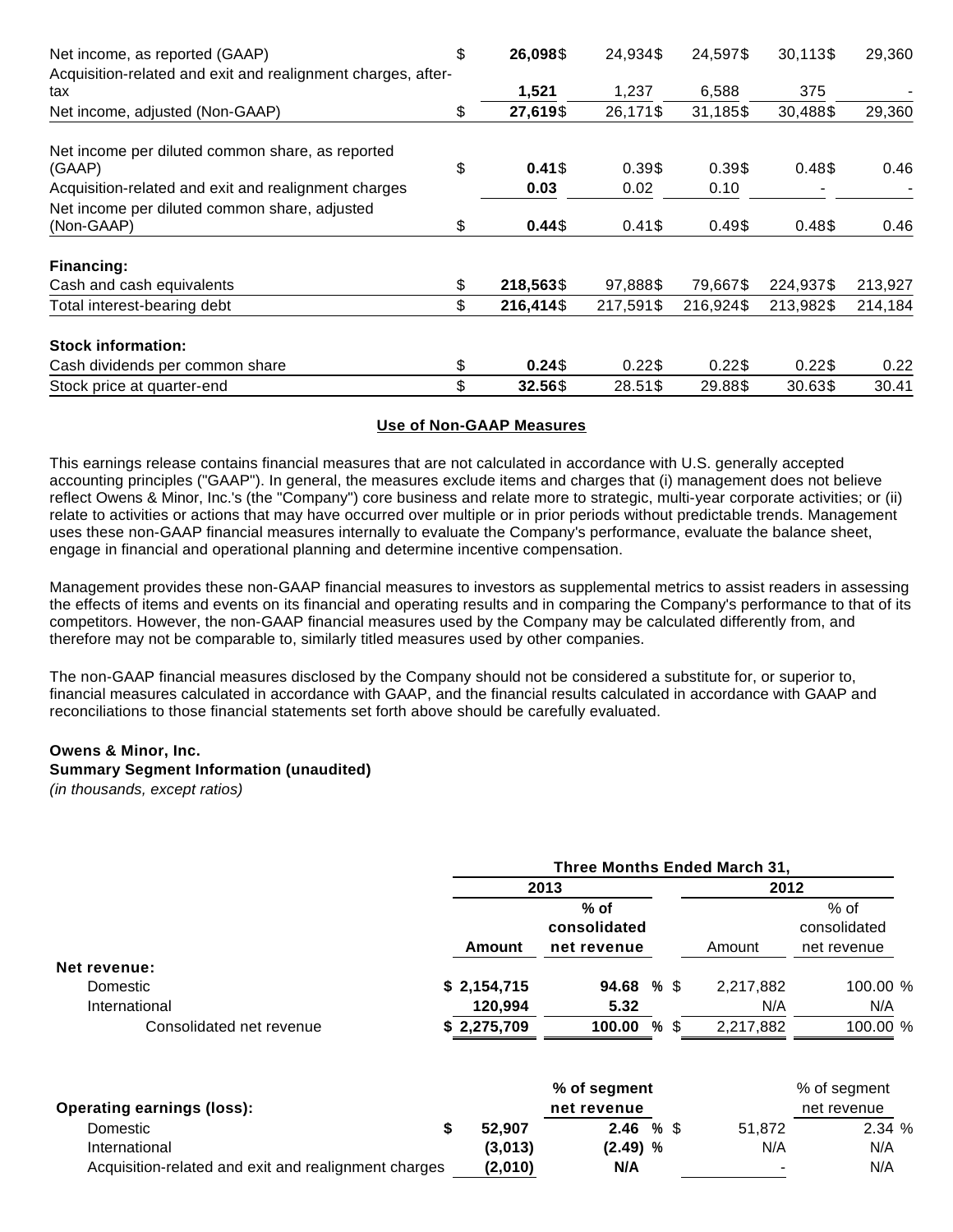| Consolidated operating earnings                        | \$<br>47,884           | 2.10% | 51,872               | 2.34 % |
|--------------------------------------------------------|------------------------|-------|----------------------|--------|
| <b>Depreciation and amortization:</b>                  |                        |       |                      |        |
| Domestic                                               | \$<br>9,082            | \$    | 8,578                |        |
| International                                          | 3,547                  |       | N/A                  |        |
| Consolidated depreciation and<br>amortization          | 12,629<br>\$           | \$    | 8,578                |        |
| Capital expenditures: (1)<br>Domestic<br>International | \$<br>11,602<br>3,175  | \$    | 8,376<br>N/A         |        |
| Consolidated capital expenditures                      | 14,777<br>S            | \$    | 8,376                |        |
|                                                        | March 31,<br>2013      |       | December 31,<br>2012 |        |
| <b>Total assets:</b>                                   |                        |       |                      |        |
| Domestic<br>International                              | \$1,706,767<br>395,592 | \$    | 1,723,699<br>386,114 |        |
| Segment assets                                         | 2,102,359              |       | 2,109,813            |        |
| Cash and cash equivalents                              | 218,563                |       | 97,888               |        |
|                                                        | \$2,320,922            | \$    | 2,207,701            |        |

 $(1)$  Represents additions to property and equipment and additions to computer software and separately acquired intangible assets.

## **Owens & Minor, Inc.**

**Net Income Per Common Share (unaudited)** (in thousands, except per share data)

|                                                                                 | <b>Three Months Ended March 31,</b> |        |    |        |  |
|---------------------------------------------------------------------------------|-------------------------------------|--------|----|--------|--|
|                                                                                 | 2013                                |        |    | 2012   |  |
| Numerator:                                                                      |                                     |        |    |        |  |
| Net income                                                                      | \$                                  | 26,098 | \$ | 29,360 |  |
| Less: income allocated to unvested restricted shares                            |                                     | (195)  |    | (234)  |  |
| Net income attributable to common shareholders - basic                          |                                     | 25.903 |    | 29.126 |  |
| Add: undistributed income attributable to unvested restricted shares - basic    |                                     | 58     |    | 96     |  |
| Less: undistributed income attributable to unvested restricted shares - diluted |                                     | (58)   |    | (96)   |  |
| Net income attributable to common shareholders - diluted                        |                                     | 25,903 | \$ | 29,126 |  |
| Denominator:                                                                    |                                     |        |    |        |  |
| Weighted average shares outstanding - basic                                     |                                     | 62,687 |    | 62,802 |  |
| Dilutive shares - stock options                                                 |                                     | 58     |    | 99     |  |
| Weighted average shares outstanding - diluted                                   |                                     | 62.745 |    | 62,901 |  |
|                                                                                 |                                     |        |    |        |  |

Net income per share attributable to common shareholders: